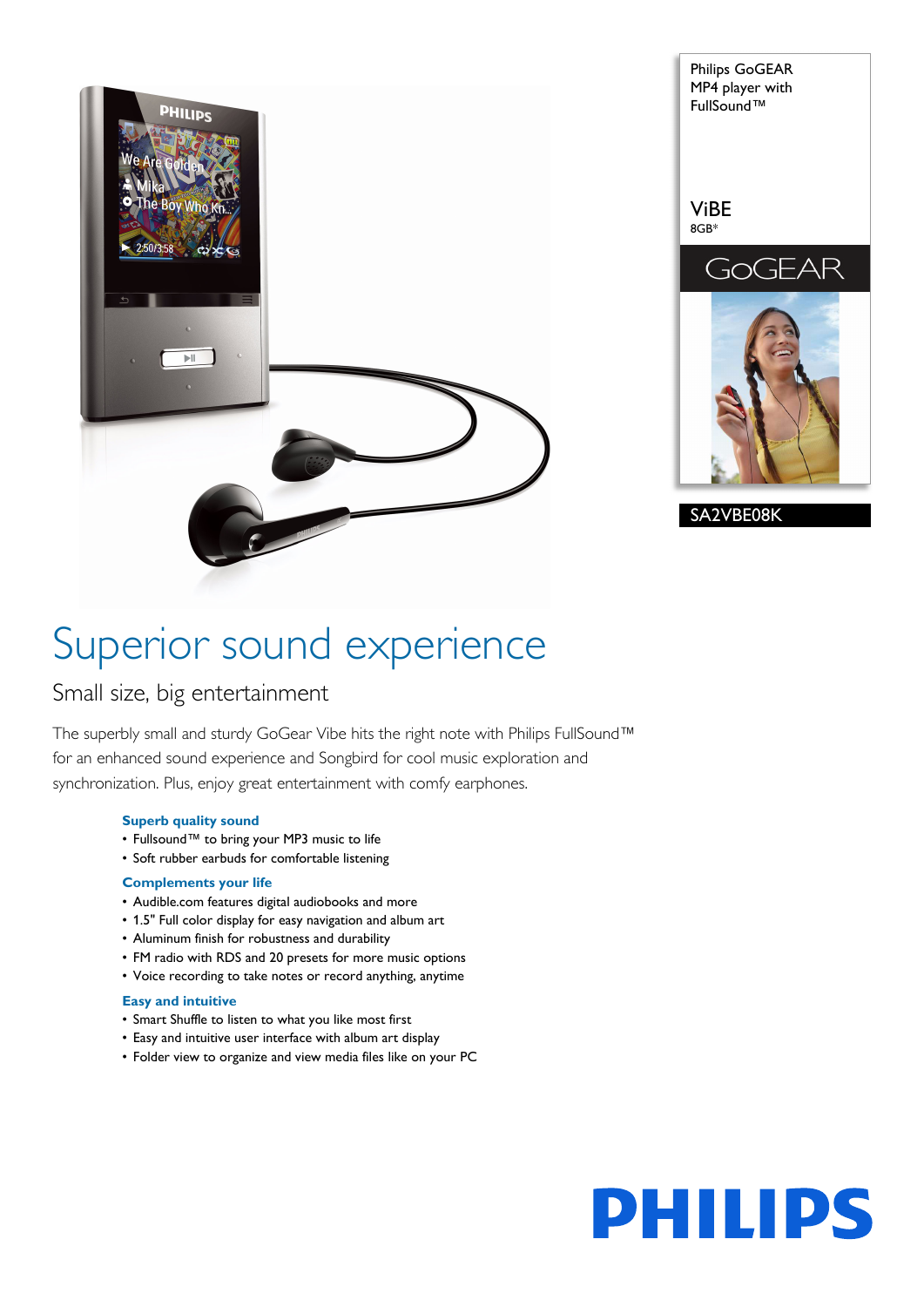# **Highlights**

#### **FullSound™**



Philips' innovative FullSound technology faithfully restores sonic details to compressed MP3 music, dramatically enriching and enhancing it, so you can experience CD music without any distortion. Based on an audio post-processing algorithm, FullSound combines Philips' renowned expertise in music reproduction with the power of the latest generation Digital Signal Processor (DSP). The result is fuller bass with more depth and impact, boosted voice and instrument clarity, and rich detail. Rediscover your compressed MP3 music in true-to-life sound that will touch your soul and move your feet.

#### **Audible**



Audible.com is your destination for the widest selection of digital audiobooks, magazines, radio shows, stand-up comedy, and more available for download. Enjoy books in the car, at the gym, or around the house. Authors and icons read their own works, and famous actors narrate your favorite titles. At Audible.com you can browse and sample over 75,000 selections, including the latest best sellers and timeless classics.

### **3.8 cm/1.5" Full color display**



3.8 cm (1.5") full color screen allows you to navigate easily within the control menu or the music files of your GoGear player. Plus, you can flip through your photo collection while enjoying your music on the go.

#### **Aluminum finish**



Aluminum finish for robustness and durability

#### **Soft rubber earbuds**

Soft rubber earbuds let you enjoy your music in comfort. A soft rubber cap encapsulates each earbud, and gently adjusts to the shape and size of your ear. It provides a soft cushion that makes listening through painful headphones a thing of the past.

#### **FM radio with RDS/ 20 presets**



RDS (Radio Data System) is a communications protocol standard that allows digital

information to be transmitted over FM radio broadcasts. RDS-enabled FM radio receivers can display this useful information that includes station identity, program details and song title and artist, etc. At anytime, you can store a desired station as a preset channel on your GoGear player. With 20 preset radio stations that can be stored, you can quickly access your favorite radio station without having to manually tune the frequencies each time.

#### **Smart Shuffle**



Smart Shuffle to listen to what you like most first

#### **Album art in full color**



GoGear's easy and intuitive user interface is powered by an advanced navigation technology. It not only helps to ensure quick and smooth navigation but also an enjoyable multimedia experience that doesn't take long to master. Smart features like Album Art – which displays album artwork embedded in music files – enables you to have a richer experience, just like in the good old days when you would view the cover of a CD or LP while enjoying your music.